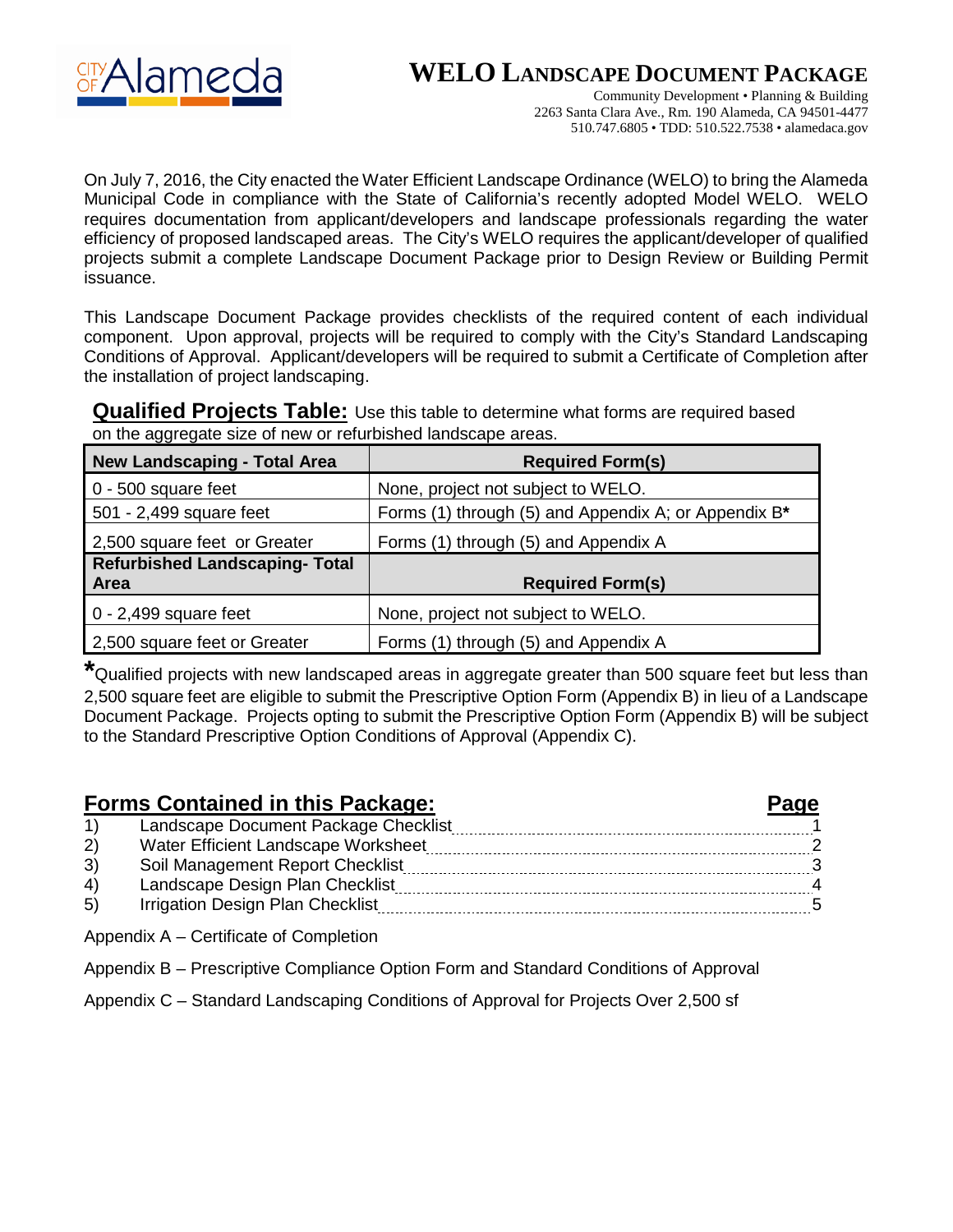

# **FORM (1) – COVER FORM AND**

### **SUBMITTAL CHECKLIST**

Community Development • Planning & Building 2263 Santa Clara Ave., Rm. 190 Alameda, CA 94501-4477 510.747.6805 • TDD: 510.522.7538 • alamedaca.gov

| <b>Applicant(s):</b> (if different from owner) example and a set of the set of the set of the set of the set of the set of the set of the set of the set of the set of the set of the set of the set of the set of the set of the s |  |  |  |  |  |
|-------------------------------------------------------------------------------------------------------------------------------------------------------------------------------------------------------------------------------------|--|--|--|--|--|
|                                                                                                                                                                                                                                     |  |  |  |  |  |
|                                                                                                                                                                                                                                     |  |  |  |  |  |
|                                                                                                                                                                                                                                     |  |  |  |  |  |
| <b>Submittal Checklist</b>                                                                                                                                                                                                          |  |  |  |  |  |
| 1) Water Efficient Landscape Worksheet                                                                                                                                                                                              |  |  |  |  |  |
|                                                                                                                                                                                                                                     |  |  |  |  |  |
| b) Water Budget Calculations                                                                                                                                                                                                        |  |  |  |  |  |
|                                                                                                                                                                                                                                     |  |  |  |  |  |
|                                                                                                                                                                                                                                     |  |  |  |  |  |
| 2)                                                                                                                                                                                                                                  |  |  |  |  |  |
| 3)                                                                                                                                                                                                                                  |  |  |  |  |  |
|                                                                                                                                                                                                                                     |  |  |  |  |  |

**Preparer of Landscape Plans**: I agree to comply with the requirements of the Water Efficient Landscape Ordinance and submit a complete Landscape Document Package

**X**

Preparer(s) of Landscape Plans Signature Required **Date Constructs Constructs** Date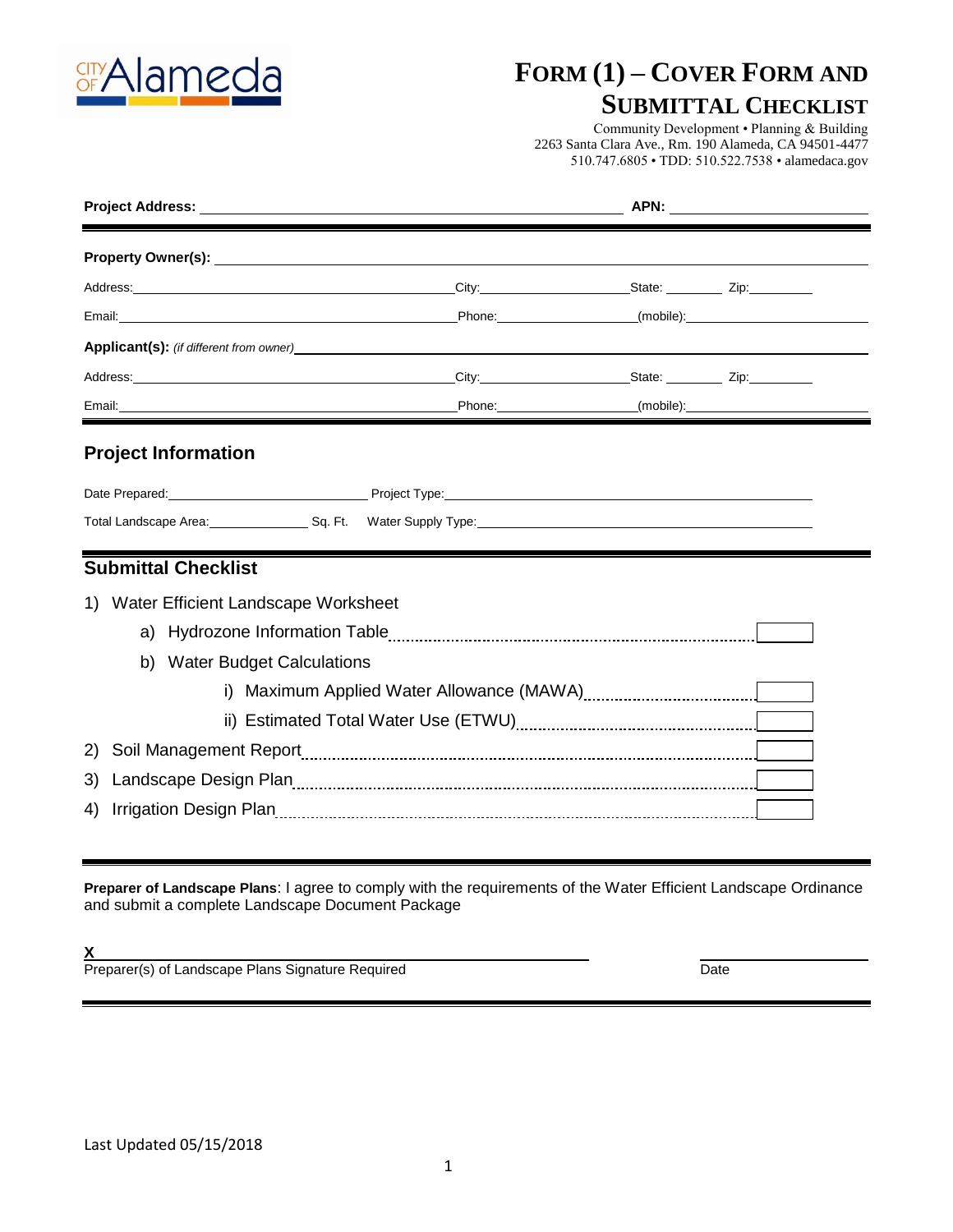

# **FORM (2) WATER EFFICIENT LANDSCAPE**

### **WORKSHEET**

Community Development • Planning & Building 2263 Santa Clara Ave., Rm. 190 Alameda, CA 94501-4477 510.747.6805• TDD: 510.522.7538 • alamedaca.gov

### **City of Alameda Reference Evapotranspiration (ETo) 41.8**

| Hydrozone #<br>/Planting<br>Description <sup>a</sup> | Plant<br>Factor<br>(PF) | Irrigation<br>Method <sup>b</sup> | Irrigation<br>Efficiency<br>$(IE)^c$ | <b>ETAF</b><br>(PF/IE) | Landscape<br>Area (sq,<br>ft,                       | ETAF x<br>Area    | Estimated<br><b>Total Water</b><br>Use $(ETWU)^e$ |
|------------------------------------------------------|-------------------------|-----------------------------------|--------------------------------------|------------------------|-----------------------------------------------------|-------------------|---------------------------------------------------|
| <b>Regular Landscape Areas</b>                       |                         |                                   |                                      |                        |                                                     |                   |                                                   |
|                                                      |                         |                                   |                                      |                        |                                                     |                   |                                                   |
|                                                      |                         |                                   |                                      |                        |                                                     |                   |                                                   |
|                                                      |                         |                                   |                                      |                        |                                                     |                   |                                                   |
|                                                      |                         |                                   |                                      |                        |                                                     |                   |                                                   |
|                                                      |                         |                                   |                                      | Totals                 | (A)                                                 | (B)               |                                                   |
| <b>Special Landscape Areas</b>                       |                         |                                   |                                      |                        |                                                     |                   |                                                   |
|                                                      |                         |                                   |                                      |                        |                                                     |                   |                                                   |
|                                                      |                         |                                   |                                      |                        |                                                     |                   |                                                   |
|                                                      |                         |                                   |                                      |                        |                                                     |                   |                                                   |
|                                                      |                         |                                   |                                      | Totals                 | (C)                                                 | (D)               |                                                   |
|                                                      |                         |                                   |                                      |                        |                                                     | <b>ETWU Total</b> |                                                   |
|                                                      |                         |                                   |                                      |                        | Maximum Allowed Water Allowance (MAWA) <sup>e</sup> |                   |                                                   |

#### *a Hydrozone #/Planting Description*

- *E.g*
- *1.) front lawn*
- *2.) low water use plantings*

*3.) medium water use planting*

#### *d ETWU* **(Annual Gallons Required)** *= Eto x 0.62 x ETAF x Area*

where 0.62 is a conversion factor that converts acre-inches per acre per year to gallons per square foot per year.

#### *b Irrigation Method <sup>c</sup> overhead spray or drip 0.75 for spray head or drip 0.81 for drip*

*Irrigation Efficiency*

#### *e MAWA (Annual Gallons Allowed) =*

*(Eto) ( 0.62) [ (ETAF x LA) + ((1-ETAF) x SLA)]* where 0.62 is a conversion factor that converts acre-inches per acre per year to gallons per square foot per year, LA is the total landscape area in square feet, SLA is the total special landscape area in square feet, and ETAF is .55 for residential areas and 0.45 for non-residential areas.

### **ETAF Calculations All Landscape Areas**

| <b>Sitewide ETAF</b> | $(B+D) \div (A+C)$ |
|----------------------|--------------------|
| Total Area           | $(A+C)$            |
| Total ETAF x Area    | $(B+D)$            |

| Total ETAF x Area    | (B)        |
|----------------------|------------|
| Total Area           | (A)        |
| <b>Sitewide ETAF</b> | $B \div A$ |

Average ETAF for Regular Landscape Areas must be 0.55 or below for residential areas and 0.45 or below for non-residential areas.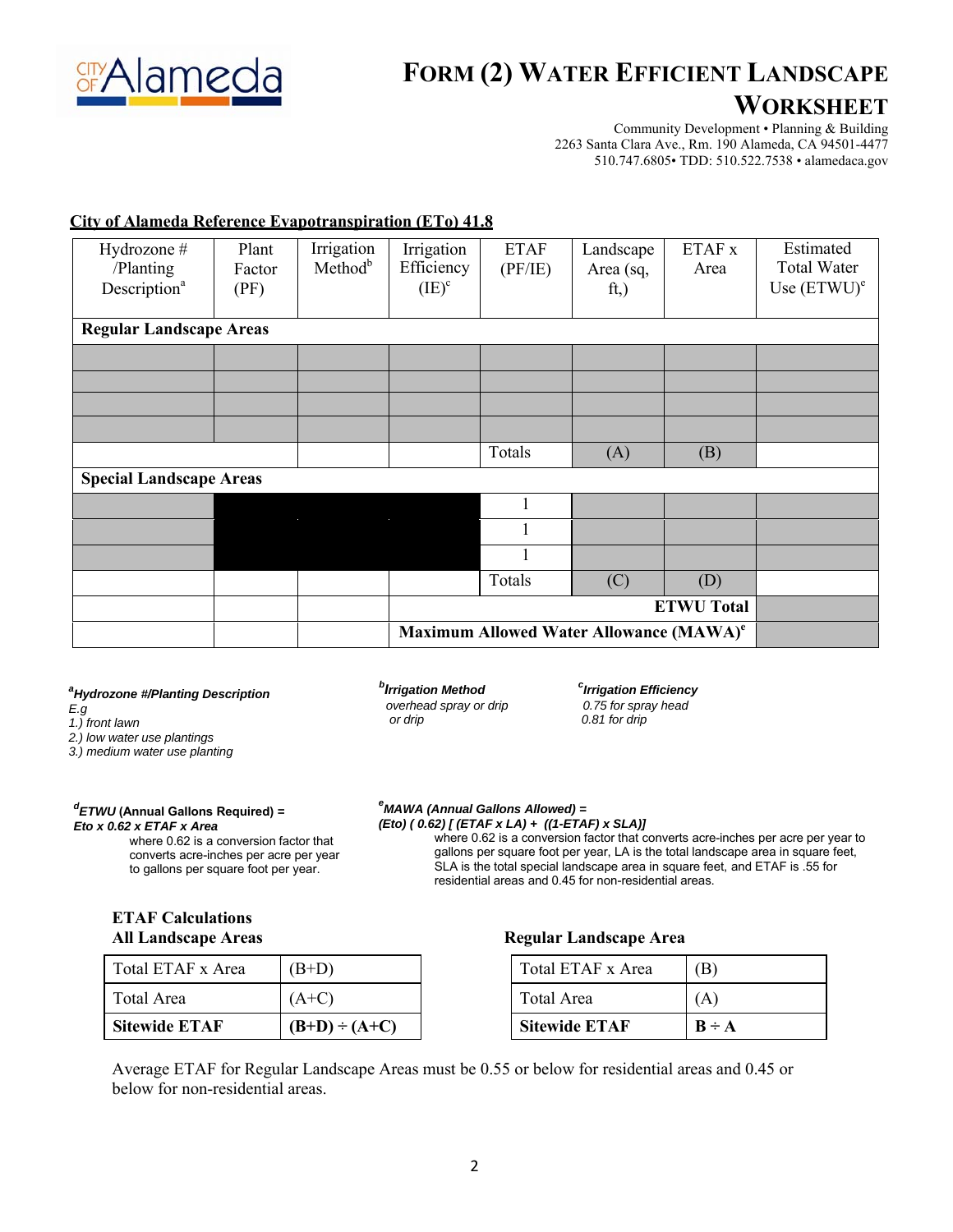

# **FORM (3) SOIL MANAGEMENT REPORT**

### **CHECKLIST**

Community Development • Planning & Building 2263 Santa Clara Ave., Rm. 190 Alameda, CA 94501-4477 510.747.6805 • TDD: 510.522.7538 • alamedaca.gov

| <b>Submittal Checklist</b><br>1) Soil Sample Lab Report<br>Soil Sampling Conducted at Appropriate Depth for the Intended Plants<br>a)<br>Soil Analysis:<br>b)<br><b>Infiltration Rate</b><br>2.<br>3.<br>рH<br>4. Total Soluble Salts<br>Percent Organic Matter<br>5.<br>Recommendations<br>6. | Project Address/APN: North Address and Apple Books and Apple Books and Apple Books and Apple Books and Apple Books and Apple Books and Apple Books and Apple Books and Apple Books and Apple Books and Apple Books and Apple B | Date Prepared: 1997 |
|------------------------------------------------------------------------------------------------------------------------------------------------------------------------------------------------------------------------------------------------------------------------------------------------|--------------------------------------------------------------------------------------------------------------------------------------------------------------------------------------------------------------------------------|---------------------|
|                                                                                                                                                                                                                                                                                                |                                                                                                                                                                                                                                |                     |
|                                                                                                                                                                                                                                                                                                |                                                                                                                                                                                                                                |                     |
|                                                                                                                                                                                                                                                                                                |                                                                                                                                                                                                                                |                     |
|                                                                                                                                                                                                                                                                                                |                                                                                                                                                                                                                                |                     |
|                                                                                                                                                                                                                                                                                                |                                                                                                                                                                                                                                |                     |
|                                                                                                                                                                                                                                                                                                |                                                                                                                                                                                                                                |                     |
|                                                                                                                                                                                                                                                                                                |                                                                                                                                                                                                                                |                     |
|                                                                                                                                                                                                                                                                                                |                                                                                                                                                                                                                                |                     |
|                                                                                                                                                                                                                                                                                                |                                                                                                                                                                                                                                |                     |
|                                                                                                                                                                                                                                                                                                |                                                                                                                                                                                                                                |                     |
| Multiple Landscape Installations (Subdivision):<br>C)                                                                                                                                                                                                                                          |                                                                                                                                                                                                                                |                     |
| Sample at Minimum 15% of Lots:<br>а.                                                                                                                                                                                                                                                           |                                                                                                                                                                                                                                |                     |
| 2) Soil Management Report Submittal (Select One Below)                                                                                                                                                                                                                                         |                                                                                                                                                                                                                                |                     |
| (Submit Soil Management Report with Landscape Document Package)                                                                                                                                                                                                                                |                                                                                                                                                                                                                                |                     |
| I verify that the Soil Management Report was provided to person(s) preparing the<br>Landscaping Design Plan.<br>Preparer(s) of Landscape Plans Signature Required<br>Date                                                                                                                      |                                                                                                                                                                                                                                |                     |
| Significant Mass Grading Planned<br>(Submit Soil Management Report with Certificate of Completion)                                                                                                                                                                                             |                                                                                                                                                                                                                                |                     |
| I verify that a Soil Management Report will be prepared and submitted to the City along                                                                                                                                                                                                        |                                                                                                                                                                                                                                |                     |
| with the Certificate of Completion.<br>X.<br>Preparer(s) of Landscape Plans Signature Required<br>Date                                                                                                                                                                                         |                                                                                                                                                                                                                                |                     |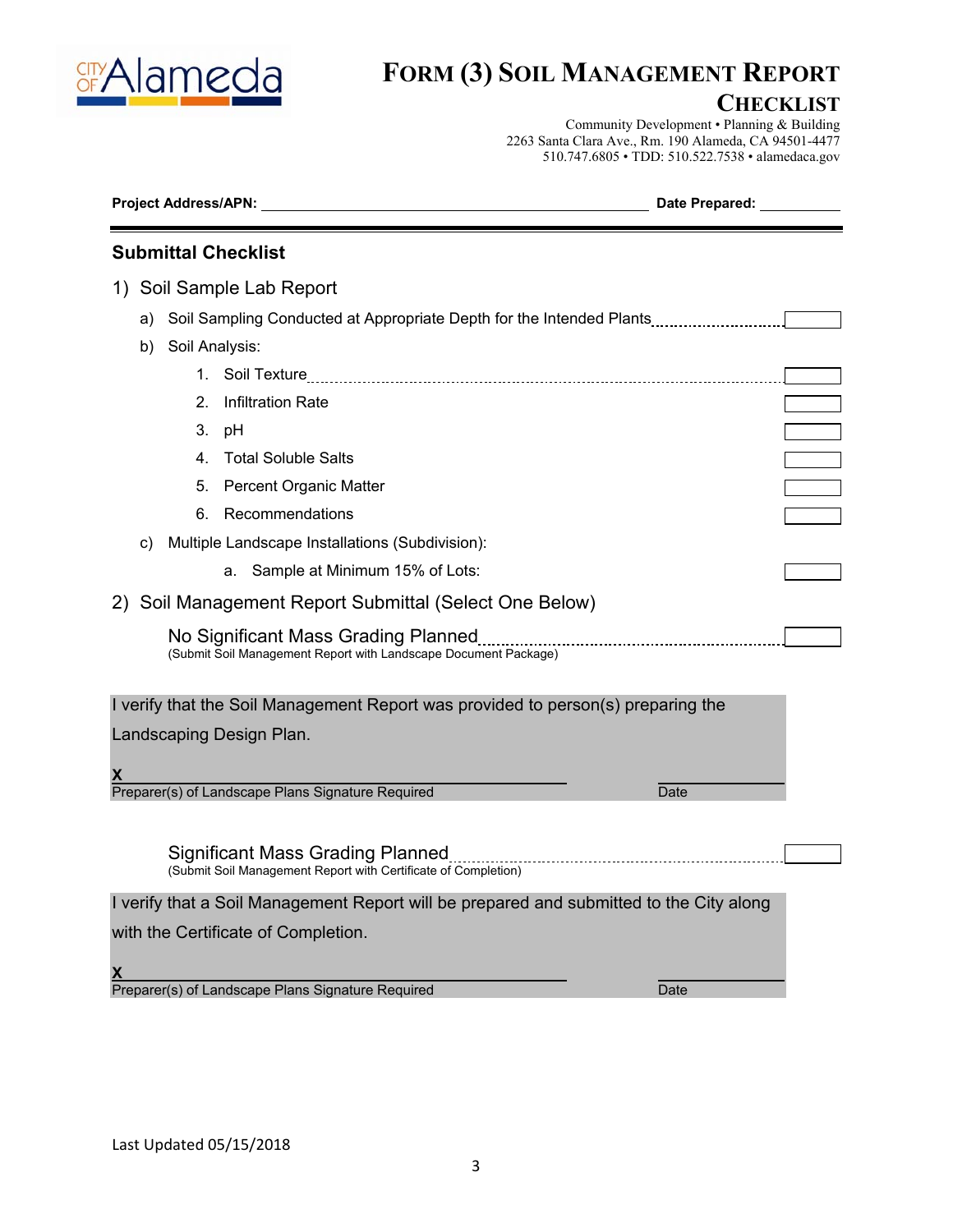

# **FORM (4) LANDSCAPE DESIGN PLAN CHECKLIST**

Community Development • Planning & Building 2263 Santa Clara Ave., Rm. 190 Alameda, CA 94501-4477 510.747.6805 • TDD: 510.522.7538 • alamedaca.gov

|    |              |    | <b>Submittal Checklist</b>                                                                                                                                                           |  |  |
|----|--------------|----|--------------------------------------------------------------------------------------------------------------------------------------------------------------------------------------|--|--|
|    | 1) Hydrozone |    |                                                                                                                                                                                      |  |  |
|    | a)           |    | Delineate and Label Each Hydrozone by Number, Letter, or Other Method [11, 11, 11, 11]                                                                                               |  |  |
|    | b)           |    |                                                                                                                                                                                      |  |  |
| 2) |              |    | Identify on Plans:                                                                                                                                                                   |  |  |
|    |              |    |                                                                                                                                                                                      |  |  |
|    |              | b. |                                                                                                                                                                                      |  |  |
|    |              | C. |                                                                                                                                                                                      |  |  |
|    |              | d. |                                                                                                                                                                                      |  |  |
|    |              | е. |                                                                                                                                                                                      |  |  |
|    |              | f. |                                                                                                                                                                                      |  |  |
|    |              | g. |                                                                                                                                                                                      |  |  |
|    |              | h. |                                                                                                                                                                                      |  |  |
|    |              |    |                                                                                                                                                                                      |  |  |
|    |              | i. | Graywater Systems (if applicable)                                                                                                                                                    |  |  |
|    |              |    | i.                                                                                                                                                                                   |  |  |
|    |              |    | ii.                                                                                                                                                                                  |  |  |
|    |              |    | iii.                                                                                                                                                                                 |  |  |
| 3) |              |    |                                                                                                                                                                                      |  |  |
| 4) |              |    | The following statement shall be printed on the front page of the Landscape Design<br>Plan along with the signature of person(s) authorized to prepare the Landscape<br>Design Plan: |  |  |

I have complied with the criteria of the Water Efficient Landscape Ordinance and applied them for the efficient use of water in the Landscape Design Plan

**X**  Preparer(s) of Landscape Plans Signature Required Date Date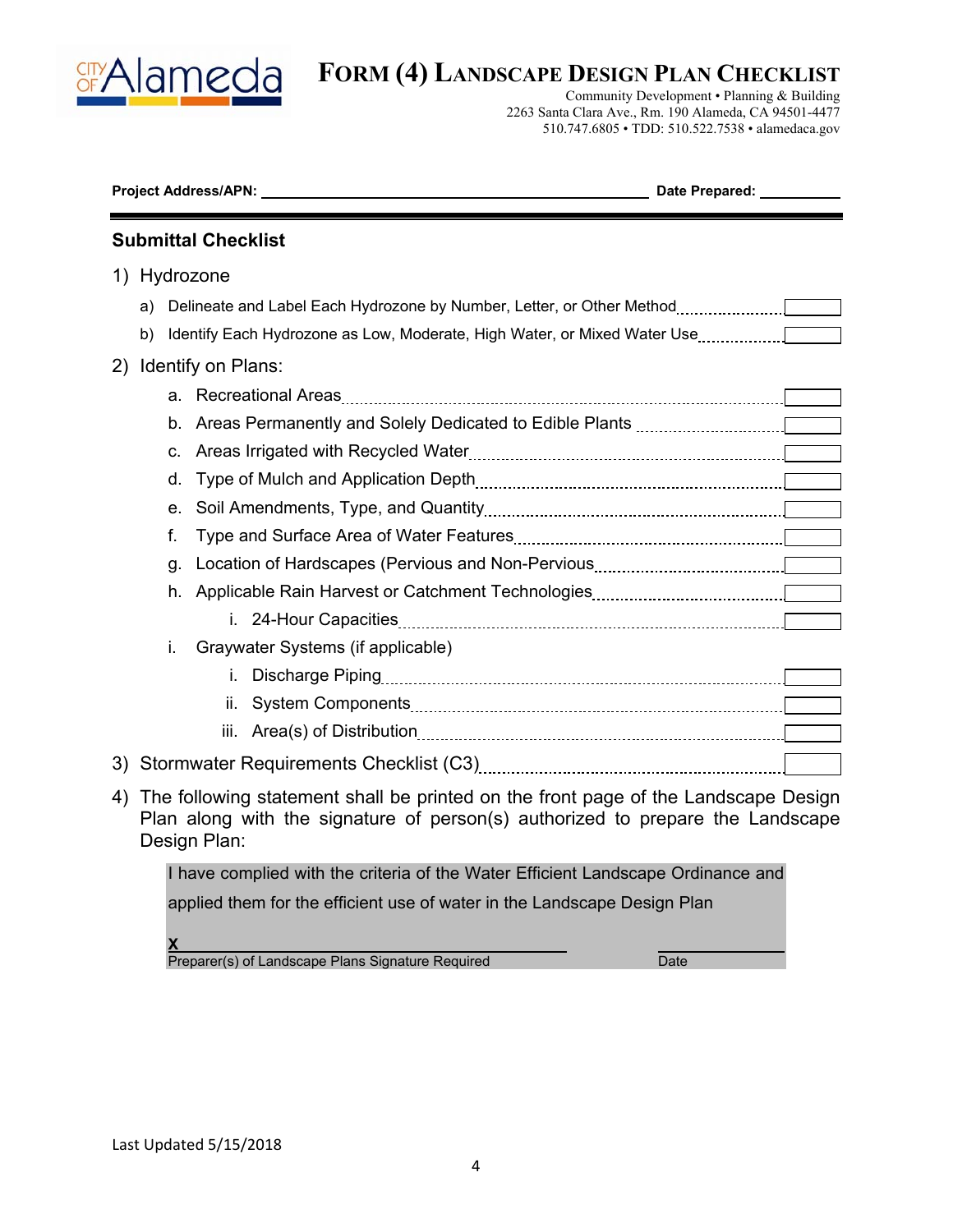

# **FORM (5) IRRIGATION DESIGN PLAN**

## **CHECKLIST**

Community Development • Planning & Building 2263 Santa Clara Ave., Rm. 190 Alameda, CA 94501-4477 510.747.6805 • TDD: 510.522.7538 • alamedaca.gov

| <b>Project Address/APN:</b>                                                                                                                                                  | Date Prepared: |  |  |  |  |
|------------------------------------------------------------------------------------------------------------------------------------------------------------------------------|----------------|--|--|--|--|
| <b>Submittal Checklist</b>                                                                                                                                                   |                |  |  |  |  |
| 1) Location of Separate Water Meters for Landscaped Areas                                                                                                                    |                |  |  |  |  |
| 2) Location, Type and Size of all System Components:                                                                                                                         |                |  |  |  |  |
| a. Controllers                                                                                                                                                               |                |  |  |  |  |
| b. Main and Lateral Lines                                                                                                                                                    |                |  |  |  |  |
| c. Valves                                                                                                                                                                    |                |  |  |  |  |
| d. Sprinkler Heads                                                                                                                                                           |                |  |  |  |  |
| e. Moisture Sensing Devices                                                                                                                                                  |                |  |  |  |  |
| <b>Rain Switches</b><br>f.                                                                                                                                                   |                |  |  |  |  |
| g. Quick Couplers                                                                                                                                                            |                |  |  |  |  |
| h. Pressure Regulators                                                                                                                                                       |                |  |  |  |  |
| <b>Backflow Prevention Devices</b>                                                                                                                                           |                |  |  |  |  |
| 3) For Each Station:                                                                                                                                                         |                |  |  |  |  |
| a. Flow Rate (gallons per minute)                                                                                                                                            |                |  |  |  |  |
| b. Application Rate (inches per hour)                                                                                                                                        |                |  |  |  |  |
| c. Design Operating Pressure (pressure per square inch)                                                                                                                      |                |  |  |  |  |
| 4) Location of Recycled Water Irrigation Systems                                                                                                                             |                |  |  |  |  |
| The following statement shall be printed on the front page of the Irrigation Design Plan<br>along with the signature of person(s) authorized to design the landscaping plan: |                |  |  |  |  |
| I have complied with the criteria of the Water Efficient Landscape Ordinance                                                                                                 |                |  |  |  |  |

and applied them for the efficient use of water in the Irrigation Design Plan

**X**  Preparer(s) of Landscape Plans Signature Required Date Date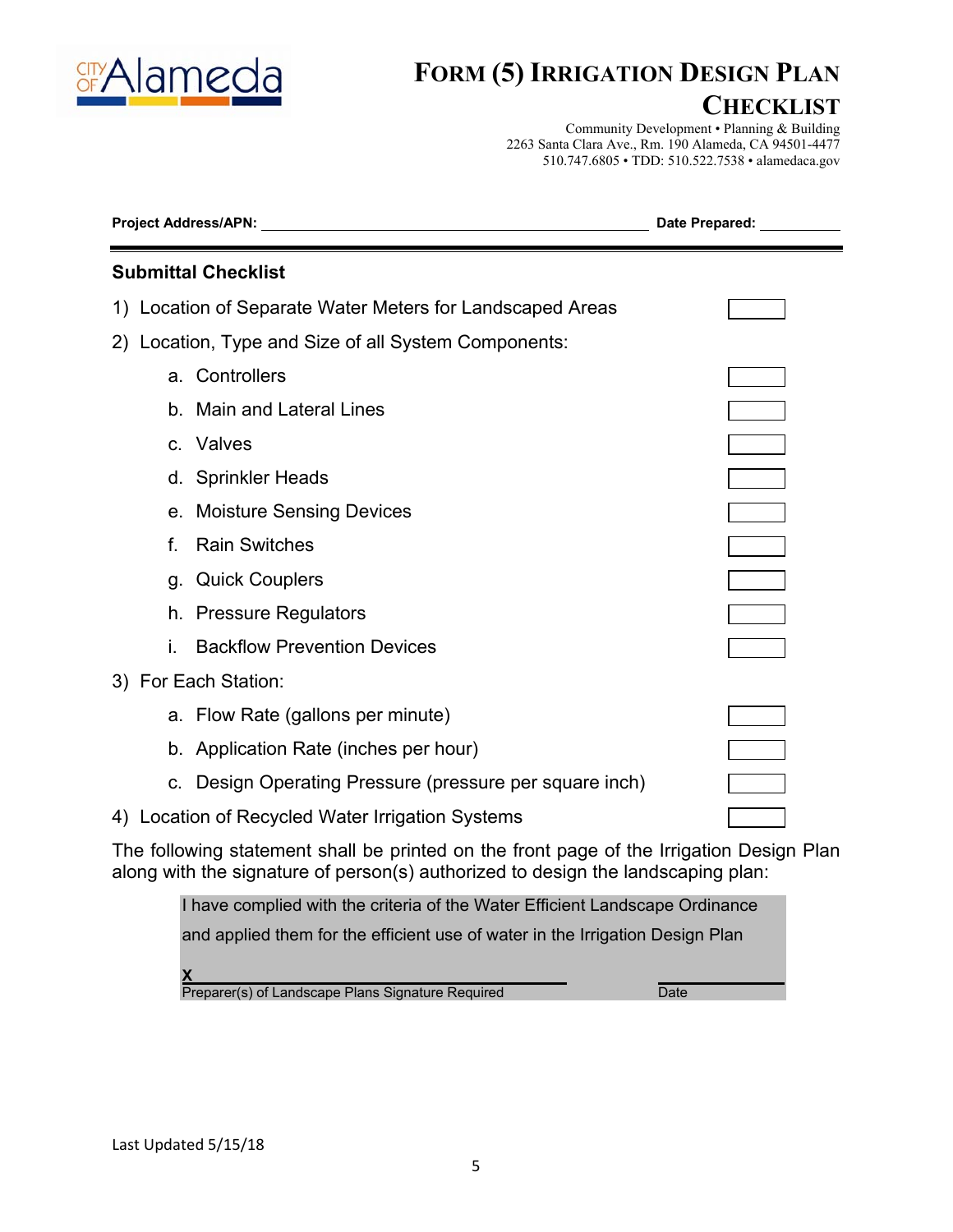

# **APPENDIX A – CERTIFICATE OF COMPLETION**

Community Development • Planning & Building 2263 Santa Clara Ave., Rm. 190 Alameda, CA 94501-4477 alamedaca.gov 510.747.6805 • F: 510.865.4053 • TDD: 510.522.7538

| <u> The Common Second Common Second Common Second Common Second Common Second Common Second Common Second Common Second</u> |                                                                                                                                                                                                                                |                                                                                                                                                                                                                                |           |
|-----------------------------------------------------------------------------------------------------------------------------|--------------------------------------------------------------------------------------------------------------------------------------------------------------------------------------------------------------------------------|--------------------------------------------------------------------------------------------------------------------------------------------------------------------------------------------------------------------------------|-----------|
|                                                                                                                             |                                                                                                                                                                                                                                |                                                                                                                                                                                                                                |           |
| Address: City:                                                                                                              |                                                                                                                                                                                                                                | State: <u>Channel</u> Zip:                                                                                                                                                                                                     |           |
|                                                                                                                             |                                                                                                                                                                                                                                | Phone: (mobile): (mobile): (mobile): (mobile): (mobile): (mobile): (mobile): (mobile): (mobile): (mobile): (mobile): (mobile): (mobile): (mobile): (mobile): (mobile): (mobile): (mobile): (mobile): (mobile): (mobile): (mobi |           |
| <b>Applicant(s):</b> (if different from owner) <b>Solution Example 2014</b>                                                 |                                                                                                                                                                                                                                |                                                                                                                                                                                                                                |           |
|                                                                                                                             | City: the contract of the contract of the contract of the contract of the contract of the contract of the contract of the contract of the contract of the contract of the contract of the contract of the contract of the cont | State: <u>Zip:</u>                                                                                                                                                                                                             |           |
|                                                                                                                             |                                                                                                                                                                                                                                |                                                                                                                                                                                                                                | (mobile): |

I certify that the landscape project has been installed per the approved Landscape Documentation Package (Must be signed by either preparer of the Landscape Design Plan, Irrigation Design Plan, or the Licensed Landscape Contractor

| $\mathbf{v}$<br>Y                         |      |
|-------------------------------------------|------|
| <b>.</b><br>Sianature<br><b>Signature</b> | Date |

### **Project Information**

| Date Prepared:        |         | Project Type:      |
|-----------------------|---------|--------------------|
| Total Landscape Area: | Sa. Ft. | Water Supply Type: |

### **Submittal Checklist**

|    | 1) "As-Built" or Record Drawings that Reflect Significant Changes          |  |
|----|----------------------------------------------------------------------------|--|
|    | 2) Irrigation Scheduling Parameters Used to set the Controller             |  |
|    | 3) Landscape and Irrigation Maintenance Schedule                           |  |
| 4) | <b>Irrigation Audit Report</b>                                             |  |
| 5) | Soil Analysis Report<br>(If not submitted with Landscape Document Package) |  |

|                      |                | <b>FOR OFFICE USE ONLY</b> |                                 |
|----------------------|----------------|----------------------------|---------------------------------|
| File #:              | Date Received: |                            | Received By: North Section 2014 |
| Zoning:              | GP:            |                            |                                 |
| Last Updated 7/14/16 |                |                            |                                 |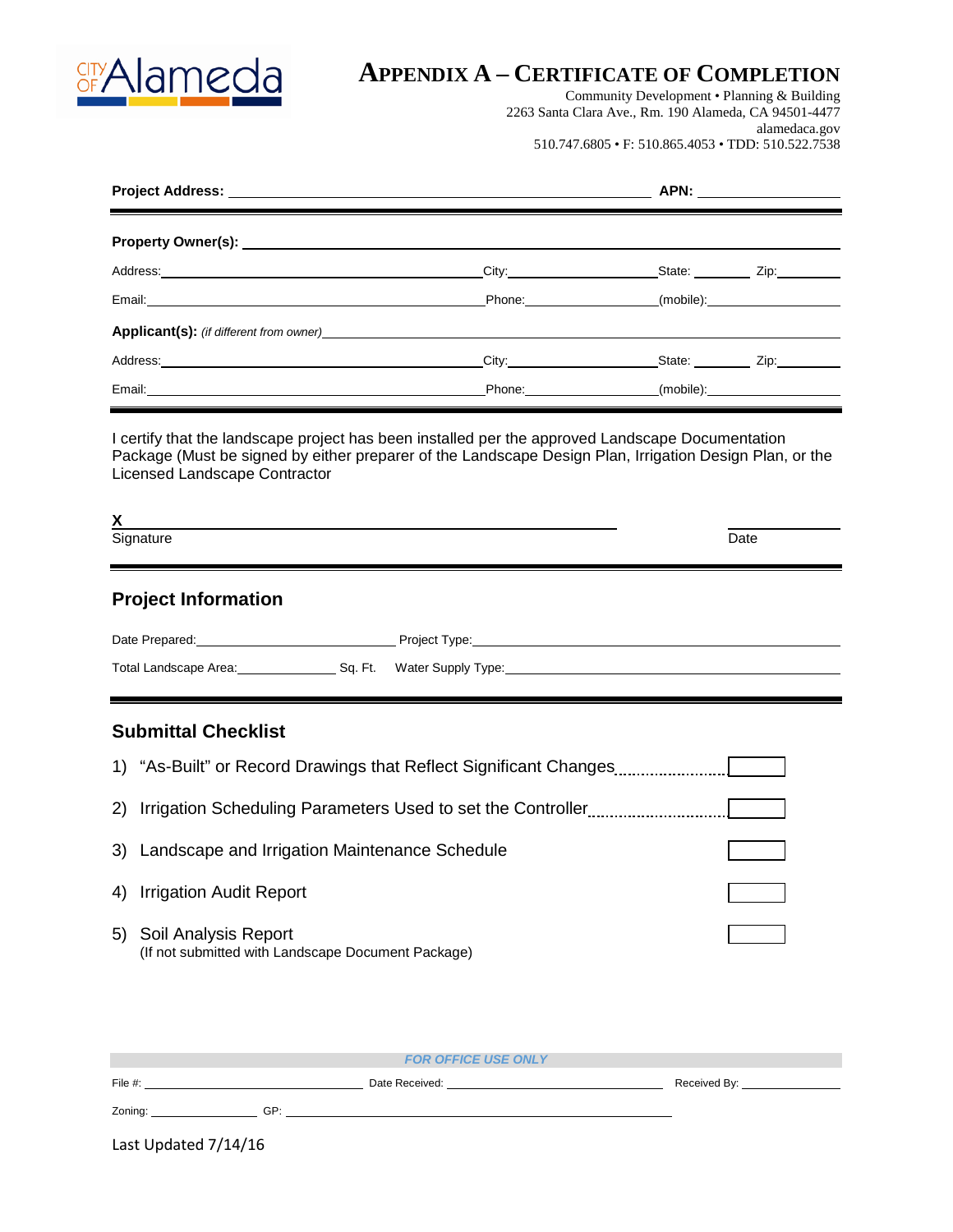

# **APPENDIX B – PRESCRIPTIVE COMPLIANCE**

### **FOR PROJECTS BETWEEN 500 – 2,500 SF**

Community Development • Planning & Building 2263 Santa Clara Ave., Rm. 190 Alameda, CA 94501-4477 alamedaca.gov 510.747.6805 • F: 510.865.4053 • TDD: 510.522.7538

| Address: City: Call Contract City: City: City: City: City: City: City: City: City: City: City: City: City: City: City: City: City: City: City: City: City: City: City: City: City: City: City: City: City: City: City: City: C |                                                                                                                                                                                                                                | State: <u>____________</u> Zip: _________ |  |  |
|--------------------------------------------------------------------------------------------------------------------------------------------------------------------------------------------------------------------------------|--------------------------------------------------------------------------------------------------------------------------------------------------------------------------------------------------------------------------------|-------------------------------------------|--|--|
|                                                                                                                                                                                                                                | Phone: (mobile): (mobile):                                                                                                                                                                                                     |                                           |  |  |
| <b>Applicant(s):</b> (if different from owner) <b>Example 2014</b>                                                                                                                                                             |                                                                                                                                                                                                                                |                                           |  |  |
|                                                                                                                                                                                                                                | City: the contract of the contract of the contract of the contract of the contract of the contract of the contract of the contract of the contract of the contract of the contract of the contract of the contract of the cont | State: Zip:                               |  |  |
|                                                                                                                                                                                                                                | Phone: the contract of the contract of the contract of the contract of the contract of the contract of the contract of the contract of the contract of the contract of the contract of the contract of the contract of the con | (mobile):                                 |  |  |

I agree to comply with the requirements of the Prescriptive Compliance Option of the Water Efficient Landscape Ordinance

Signature Signature Date **Date of the Contract of the Contract of the Contract of the Contract of the D**ate Date of the Date

**Project Information**

Total Landscape Area: Turf: Sq. Ft. Plant Material: Sq. Ft. Water Supply Type:

|            |                | <b>FOR OFFICE USE ONLY</b> |              |
|------------|----------------|----------------------------|--------------|
| File $#$ : | Date Received: |                            | Received By: |
| Zoning:    | GP:            |                            |              |
|            |                |                            |              |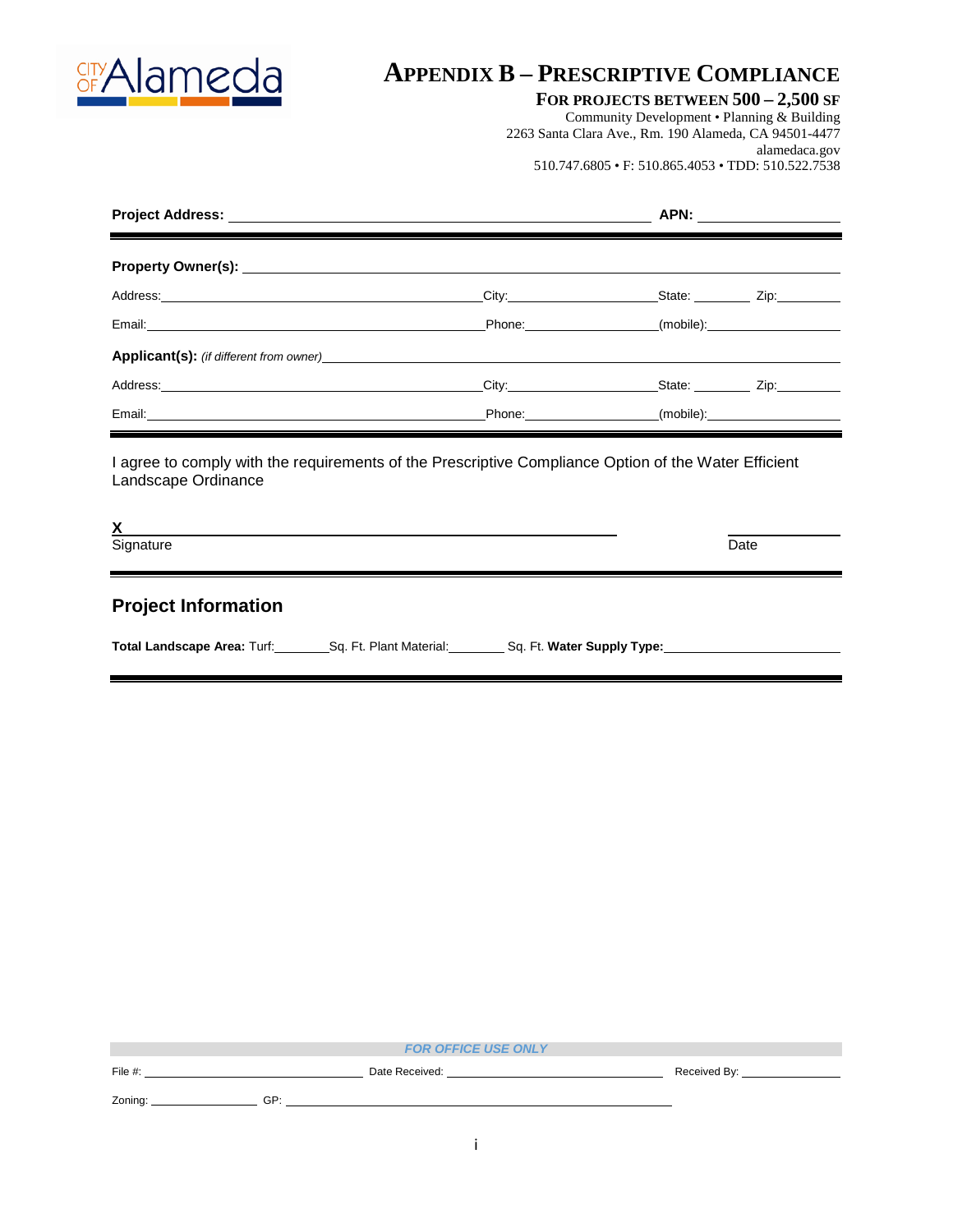

# **APPENDIX B – PRESCRIPTIVE COMPLIANCE**

**STANDARD CONDITIONS OF APPROVAL** 

Community Development • Planning & Building 2263 Santa Clara Ave., Rm. 190 Alameda, CA 94501-4477 alamedaca.gov 510.747.6805 • F: 510.865.4053 • TDD: 510.522.7538

- 1. Incorporate compost at a rate of at least four cubic yards per 1,000 square feet to a depth of six inches into landscape area (unless contra-indicated by a soil test);
- 2. Plant material shall comply with all of the following:
	- a. For residential areas, install climate adapted plants that require occasional, little or no summer water (average WUCOLS plant factor 0.3) for 75% of the plant area excluding edibles and areas using recycled water; For non-residential reas, install climate adapted plants that require occasional, little or no summer water (average WUCOLS plant factor 0.3) for 100% of the plant area excluding edibles and areas using recycled water;
	- b. A minimum three inch (3") layer of mulch shall be applied on all exposed soil surfaces of planting areas except in turf areas, creeping or rooting groundcovers, or direct seeding applications where mulch is contraindicated;
- 3. Turf shall comply with all of the following:
	- a. Turfshall not exceed 25% of the landscape area in residential areas, and there shall be no turf in non‐residential areas;
	- b. Turfshall not be planted on sloped areas which exceed a slope of 1 vertical elevation change for every 4 feet of horizontal length;
	- c. Turf is prohibited in parkways less than 10 feet wide, unless the parkway is adjacent to a parking strip and used to enter and exit vehicles. Any turf in parkways must be irrigated by sub-surface irrigation or by other technology that creates non overspray or runoff.
- 4. Irrigation Systems Shall Comply with the Following:
	- a. Automatic irrigation controllers are required and must use evapotranspiration orsoil moisture sensor data and utilize a rain sensor.
	- b. Irrigation controllers shall be of a type which does not lose programming data in the event the primary power source is interrupted.
	- c. Pressure regulators shall be installed on the irrigation system to ensure the dynamic pressure of the system is within the manufacturers recommended pressure range.
	- d. Manual shut‐off valves(such as a gate valve, ball valve, or butterfly valve) shall be installed as close as possible to the point connection of the water supply.
	- e. All irrigation emission devices must meet the requirements set in the ANSI standard, ASABE/ICC802‐2014.
	- f. Areas less than (10) feet in width in any direction shall be irrigated with subsurface irrigation or other means that produces no runoff or overspray.
- 5. For non-residential projects with landscape areas of 1,000 square feet or more, a private submeter(s) to measure landscape water use shall be installed.
- 6. At the time of final inspection, the permit applicant must provide the owner of the property with a certificate of completion, certificate of installation, irrigation schedule and a schedule of landscape and irrigation maintenance.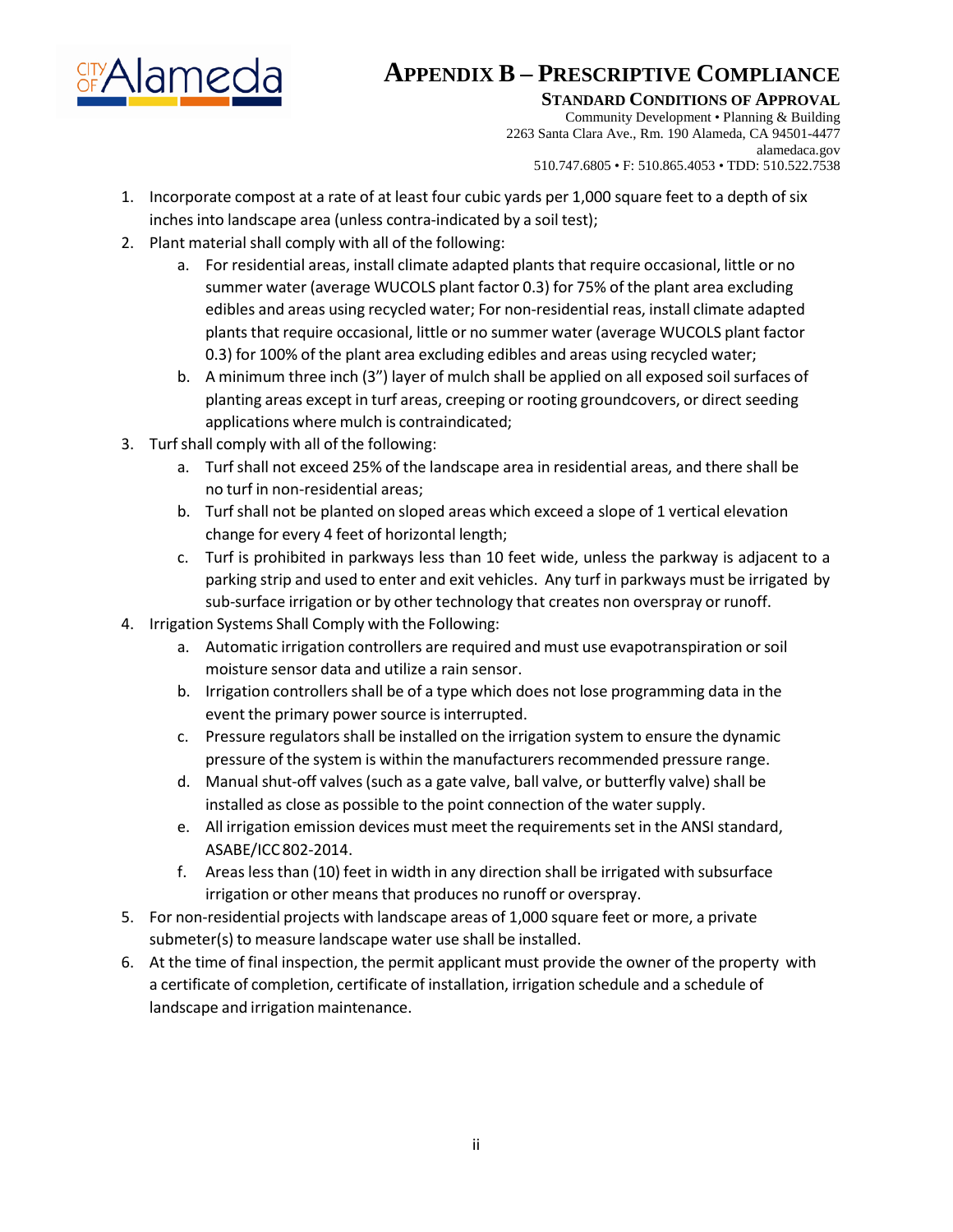

**COVERED PROJECTS OVER 2,500 SF** 

Community Development • Planning & Building 2263 Santa Clara Ave., Rm. 190 Alameda, CA 94501-4477 alamedaca.gov 510.747.6805 • F: 510.865.4053 • TDD: 510.522.7538

### LANDSCAPE DESIGN PLAN

- 1. The use of invasive plant species, such as those listed by the California Invasive Plant Council, is prohibited
- 2. Recirculating Water Systems shall be used for water features
- 3. Where available, recycled water shall be used as a source for decorative water features.
- 4. Surface area of a water feature shall be included in the high water use hyrdozone area of the water budget calculation.
- 5. Prior to the planting of any Materials, compacted soils shall be transformed to a friable condition. On engineered slopes, only amended planting holes need meet this requirement.
- 6. Soil amendments shall be incorporated according to recommendations of the Soil Report reviewed and approved as part of the project's Landscape Document Package.
- 7. Compost at a rate of a minimum of four cubic yards per 1,000 square feet of permeable area shall incorporated to a depth of six inches into the soil. Soils with greater than 6% organic matter in the top 6 inches of soil are exempt from adding compost and tilling.
- 8. A minimum three inch (3") layer of mulch shall be applied on all exposed soil surfaces of planting areas except in turf areas, creeping or rooting groundcovers, or direct seeding applications where mulch is contraindicated. To provide habitat for beneficial insects and other wildlife, up to 5% of the landscape area may be left without mulch. Designated insect habitat must be included in the landscape design plan as such.
- 9. The mulching portion of the seed/mulch slurry in hydro-seeded applications shall meet the mulching requirement.
- 10. Organic mulch materials made from recycled or post-consumer shall take precedence over inorganic materials or virgin forest products unless the recycled post-consumer organic products are not locally available.

### IRRIGATION DESIGN PLAN

- 11. Landscape water meters, defined as either a dedicated water service meter or private submeter, shall be installed for all non-residential irrigated landscapes of 1,000 square feet but not more than 5,000 square feet, and residential irrigated landscapes of 5,000 square feet or greater. A landscape water meter may be either:
	- a. A customer service meter dedeicated to landscape use provided by the local water purveyor; or
	- b. A privately owned meter or submeter.
- 12. Automatic irrigation controllers utilizing either evapotranspiration or soil moisture sensor data utilizing non-volatile memory shall be required for irrigation scheduling in all irrigation systems.
- 13. If the water pressure is below or exceeds the recommended pressure of the specified irrigation devices, the installation of a pressure regulating device is required to ensure that the dynamic pressure at each emission device is within the manufacturer's recommended pressure range for optimal performance.
	- a. If the static pressure is above or below the required dynamic pressure of the irrigation system, pressure-regulating devices such as inline pressure regulators, booster pumps,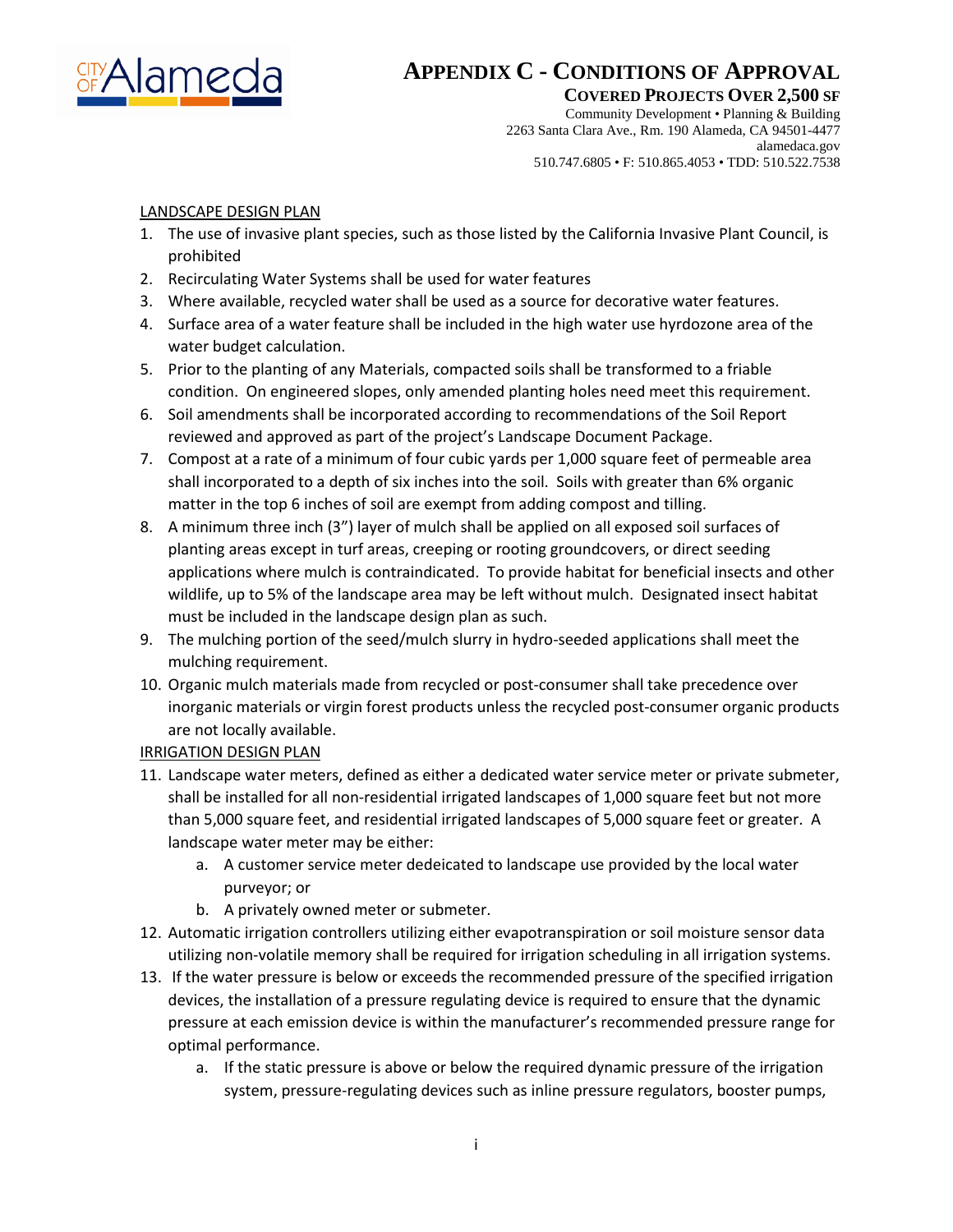

**COVERED PROJECTS OVER 2,500 SF** 

Community Development • Planning & Building 2263 Santa Clara Ave., Rm. 190 Alameda, CA 94501-4477 alamedaca.gov 510.747.6805 • F: 510.865.4053 • TDD: 510.522.7538

or other devices shall be installed to meet the required dynamic pressure of the irrigation system.

- b. Static water pressure, dynamic or operating pressure, and flow reading of the water supply shall be measured at the point of connection. These pressure and flow measurements shall be conducted at the design stage. If the measurements are not available at the design stage, the measurements shall be conducted at installation.
- 14. Sensors (rain, freeze, wind, etc.), either integral or auxiliary, that suspend or alter irrigation operation during unfavorable weather conditions shall be required on all irrigation systems, as appropriate for local climatic conditions. Irrigation should be avoided during windy or freezing weather or during rain.
- 15. Manual shut-off valves (such as a gate valve, ball valve, or butterfly valve) shall be required, as close as possible to the point of connection of the water supply, to minimize water loss in case of an emergency (such as a main line break) or routine repair.
- 16. Backflow prevention devices shall be required to protect the water supply from contamination by the irrigation system. A project applicant shall refer to the applicable local agency code (i.e., public health) for additional backflow prevention requirements.
- 17. Flow sensors that detect high flow conditions created by system damage or malfunction are required for all on non-residential landscapes and residential landscapes of 5000 sq. ft. or larger.
- 18. Master shut-off valves are required on all projects except landscapes that make use of technologies that allow for the individual control of sprinklers that are individually pressurized in a system equipped with low pressure shut down features.
- 19. The irrigation system shall be designed to prevent runoff, low head drainage, overspray, or other similar conditions where irrigation water flows onto non-targeted areas, such as adjacent property, non-irrigated areas, hardscapes, roadways, or structures.
- 20. Relevant information from the soil management plan, such as soil type and infiltration rate, shall be utilized when designing irrigation systems.
- 21. The design of the irrigation system shall conform to the hydrozones of the landscape design plan.
- 22. The irrigation system must be designed and installed to meet, at a minimum, the irrigation efficiency criteria as demonstrated in the submitted Water Efficient Landscape Worksheet regarding the Maximum Applied Water Allowance.
- 23. All irrigation emission devices must meet the requirements set in the American National Standards Institute (ANSI) standard, American Society of Agricultural and Biological Engineers'/International Code Council's (ASABE/ICC) 802-2014 "Landscape Irrigation Sprinkler and Emitter Standard, All sprinkler heads installed in the landscape must document a distribution uniformity low quarter of 0.65 or higher using the protocol defined in ASABE/ICC 802-2014.
- 24. The project applicant/developer should inquire with the local water purveyor about peak water operating demands (on the water supply system) or water restrictions that may impact the effectiveness of the irrigation system.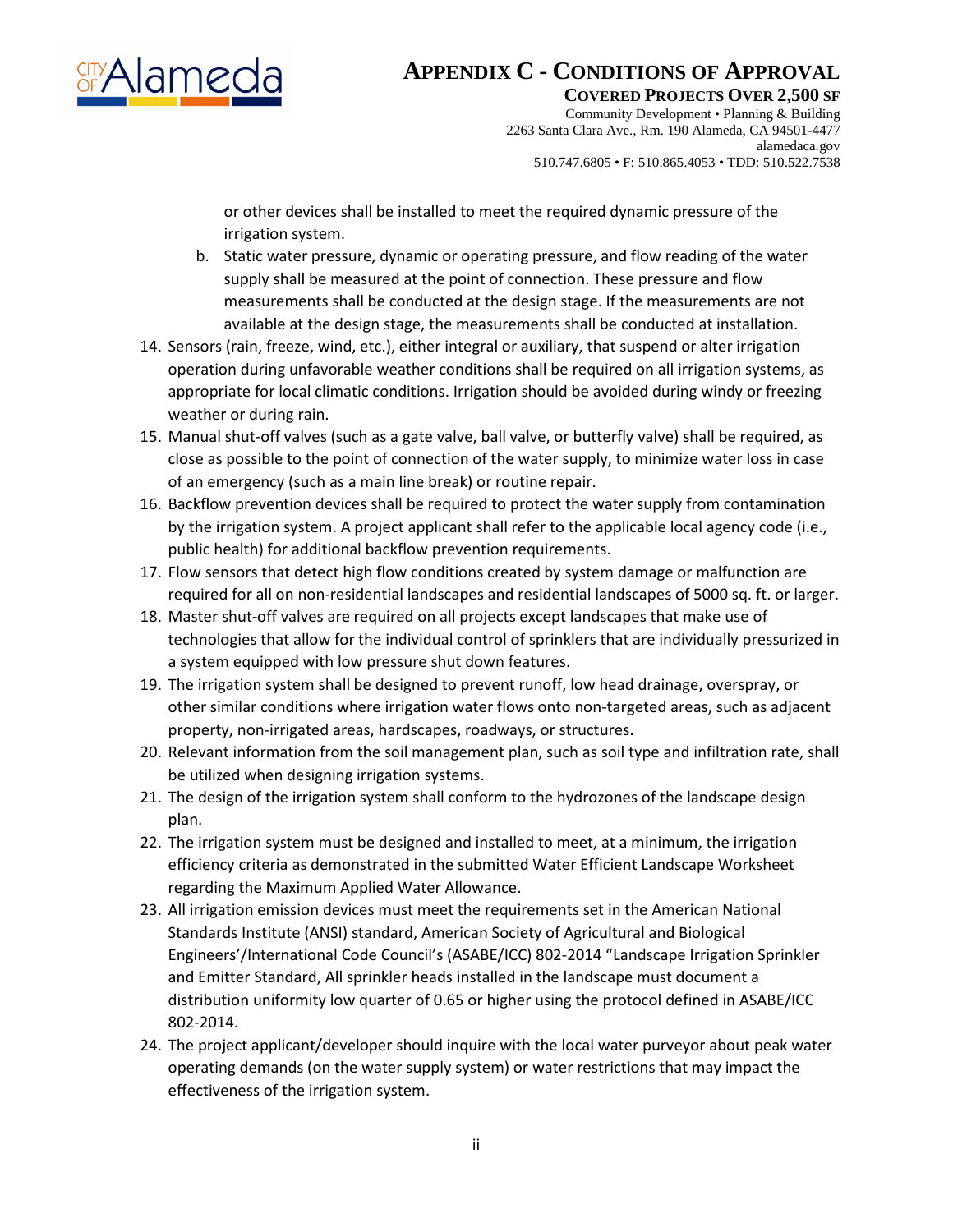

**COVERED PROJECTS OVER 2,500 SF** 

Community Development • Planning & Building 2263 Santa Clara Ave., Rm. 190 Alameda, CA 94501-4477 alamedaca.gov 510.747.6805 • F: 510.865.4053 • TDD: 510.522.7538

- 25. In mulched planting areas, the use of low volume irrigation is required to maximize water infiltration into the root zone.
- 26. Sprinkler heads and other emission devices shall have matched precipitation rates, unless otherwise directed by the manufacturer's recommendations.
- 27. Head to head coverage is recommended. However, sprinkler spacing shall be designed to achieve the highest possible distribution uniformity using the manufacturer's recommendations.
- 28. Swing joints or other riser-protection components are required on all risers subject to damage that are adjacent to hardscapes or in high traffic areas of turfgrass.
- 29. Check valves or anti-drain valves are required on all sprinkler heads where low point drainage could occur.
- 30. Areas less than ten (10) feet in width in any direction shall be irrigated with subsurface irrigation or other means that produces no runoff or overspray.
- 31. Overhead irrigation shall not be permitted within 24 inches of any non-permeable surface. Allowable irrigation within the setback from nonpermeable surfaces may include drip, drip line. Or other low flow non-spray technology. These restrictions may be modified if:
	- a. the landscape area is adjacent to permeable surfacing; or
	- b. the adjacent non-permeable surfaces are designed and constructed to drain entirely to landscaping;
- 32. Each valve shall irrigate a hydrozone with similar site, slope, sun exposure, soil conditions, and plant materials with similar water use.
- 33. Plants in biotreatment soils shall be on a separate valve.
- 34. Sprinkler heads and other emission devices shall be selected based on what is appropriate for the plant type within that hydrozone.
- 35. Where feasible, trees shall be placed on separate valves from shrubs, groundcovers, and turf to facilitate the appropriate irrigation of trees. The mature size and extent of the root zone shall be considered when designing irrigation for the tree.
- 36. Individual hydrozones that mix plants of moderate and low water use, or moderate and high water use, may be allowed if:
	- a. plant factor calculation is based on the proportions of the respective plant water uses and their plant factor; or
	- b. the plant factor of the higher water using plant is used for calculations.
- 37. Individual hydrozones that mix high and low water use plants shall not be permitted.
- 38. On the landscape design plan and irrigation design plan, hydrozone areas shall be designated by number, letter, or other designation. On the irrigation design plan, designate the areas irrigated by each valve, and assign a number to each valve. Use this valve number in the Sample Water Efficient Landscape Worksheet. (see Appendix B). This table can also assist with the irrigation audit and programming the controller.

### LANDSCAPE AND IRRIGATION MAINTENANCE SCHEDULE

39. Landscapes shall be maintained to ensure water use efficiency. A regular maintenance schedule shall be submitted with the Certificate of Completion.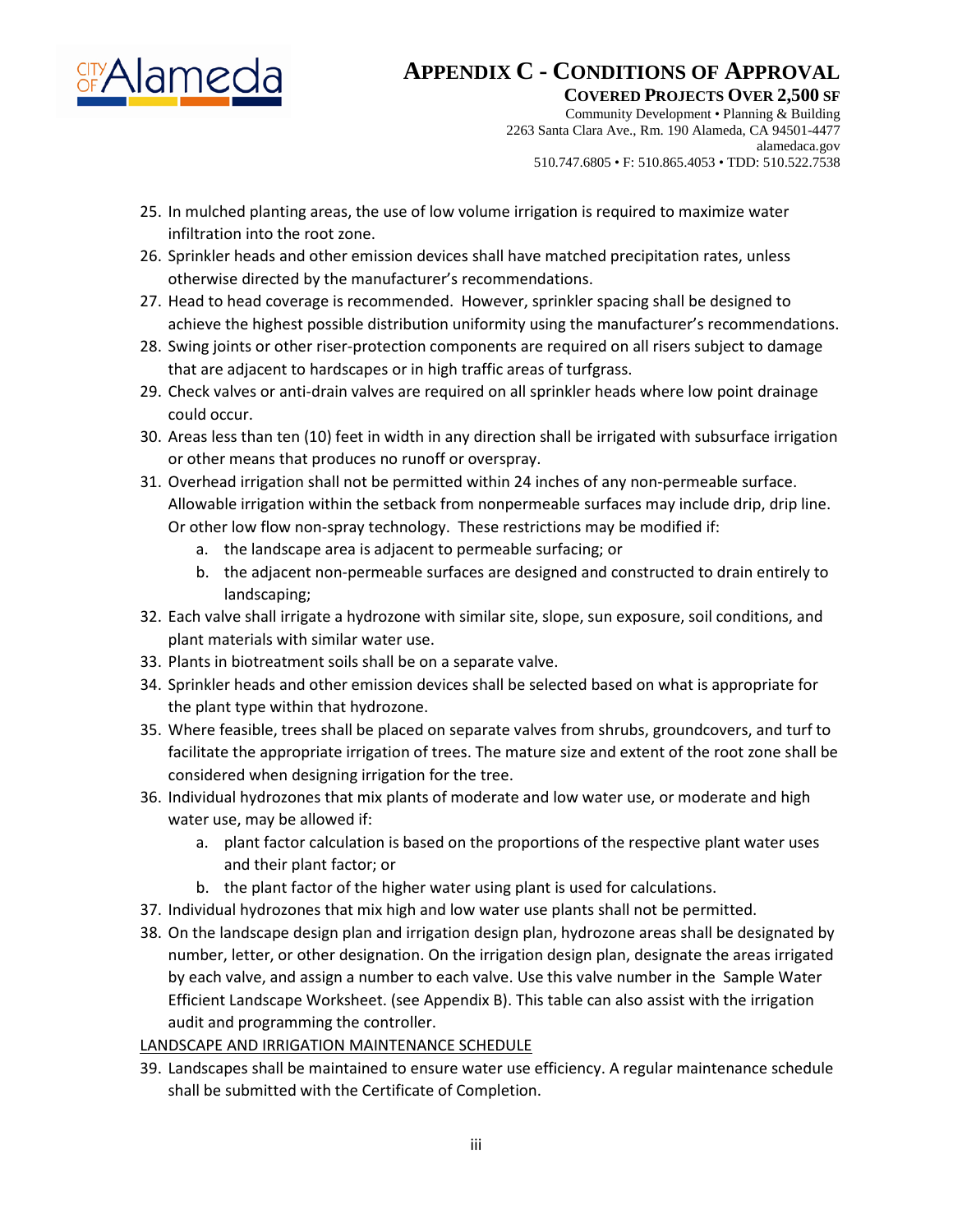

**COVERED PROJECTS OVER 2,500 SF** 

Community Development • Planning & Building 2263 Santa Clara Ave., Rm. 190 Alameda, CA 94501-4477 alamedaca.gov 510.747.6805 • F: 510.865.4053 • TDD: 510.522.7538

- 40. A regular maintenance schedule shall include, but not be limited to, routine inspection; auditing, adjustment and repair of the irrigation system and its components; aerating and dethatching turf areas; topdressing with compost, replenishing mulch; fertilizing; pruning; weeding in all landscape areas, and removing obstructions to emission devices. Operation of the irrigation system outside the normal watering window is allowed for auditing and system maintenance.
- 41. Repair of all irrigation equipment shall be done with the originally installed components or their equivalents or with components with greater efficiency.
- 42. A project applicant is encouraged to implement established landscape industry sustainable Best Practices for all landscape maintenance activities.
- 43. It is highly recommended that the Bay-Friendly Maintenance Manual is used as an official reference document in the landscape maintenance contract and/or with on-site landscape staff.
- 44. Landscapes shall be maintained to ensure water use efficiency. A regular maintenance schedule shall be submitted with the Certificate of Completion.

### IRRIGATION SCHEDULING

- 45. For the efficient use of water, all irrigation schedules shall be developed, managed, and evaluated to utilize the minimum amount of water required to maintain plant health. Irrigation schedules shall meet the following criteria:
- 46. (1) Irrigation scheduling shall be regulated by automatic irrigation controllers.
- 47. Overhead irrigation shall be scheduled between 8:00 p.m. and 10:00 a.m. unless weather conditions prevent it. If allowable hours of irrigation differ from the local water purveyor, the stricter of the two shall apply. Operation of the irrigation system outside the normal watering window is allowed for auditing and system maintenance.
- 48. For implementation of the irrigation schedule, particular attention must be paid to irrigation run times, emission device, flow rate, and current reference evapotranspiration, so that applied water meets the Estimated Total Water Use. Total annual applied water shall be less than or equal to Maximum Applied Water Allowance (MAWA). Actual irrigation schedules shall be regulated by automatic irrigation controllers using current reference evapotranspiration data (e.g., CIMIS) or soil moisture sensor data.
- 49. Parameters used to set the automatic controller shall be developed and submitted for each of the following:
	- a. the plant establishment period;
	- b. the established landscape; and
	- c. temporarily irrigated areas.
	- d. Each irrigation schedule shall consider for each station all of the following that apply:
		- i. irrigation interval (days between irrigation);
		- ii. irrigation run times (hours or minutes per irrigation event to avoid runoff);
		- iii. number of cycle starts required for each irrigation event to avoid runoff;
		- iv. amount of applied water scheduled to be applied on a monthly basis;
		- v. application rate setting;
		- vi. root depth setting;